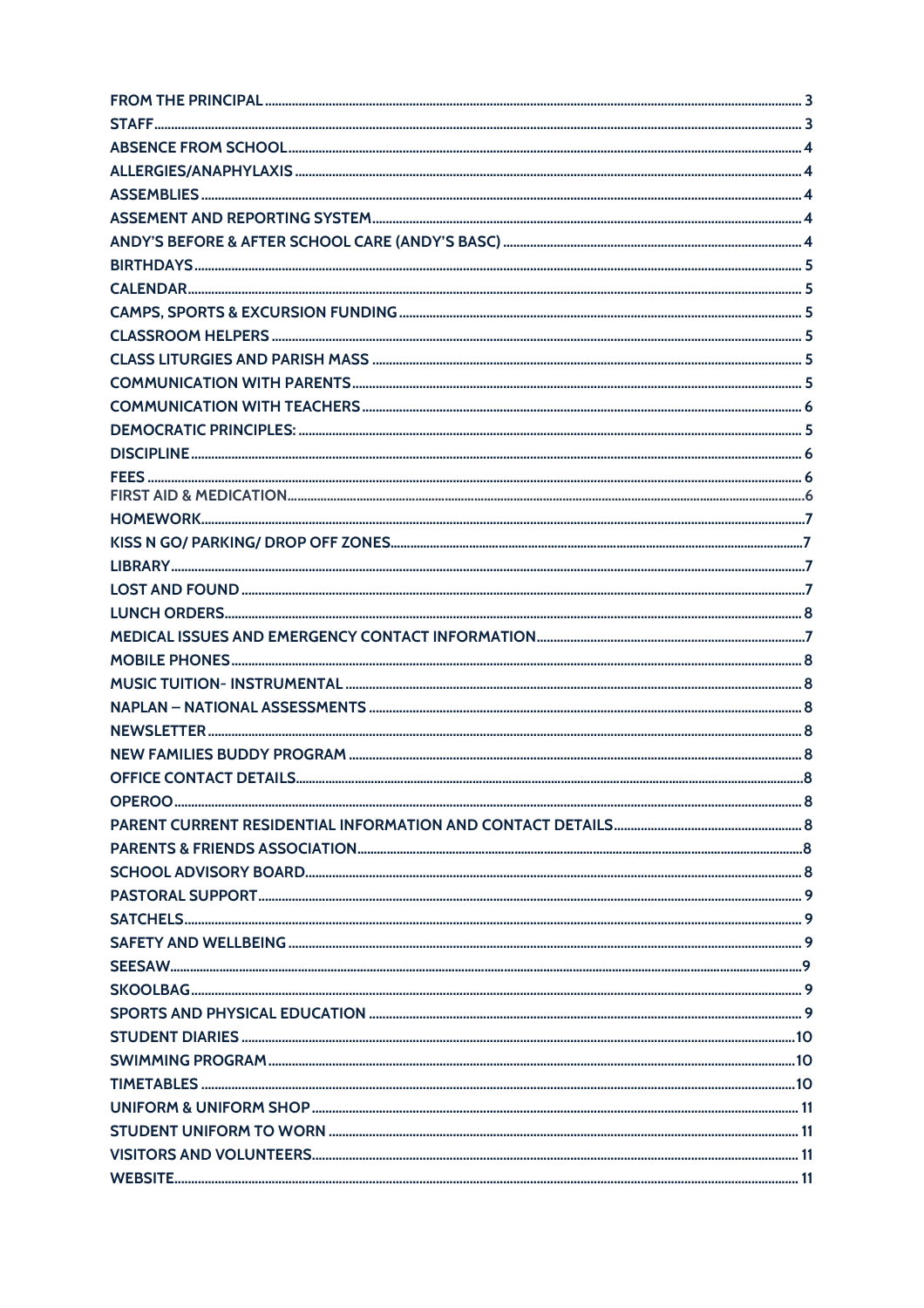# **FROM THE PRINCIPAL**

On behalf of Father John Petrulis, the staff, parents and students I warmly welcome you to St Columba's School. St Columba's is a Catholic school, which holds Jesus' teachings as central to our lives. The school aims to inspire the hearts and minds of our students so that they can truly flourish and be the best people they can be, academically, socially and emotionally, physically and spiritually. We look forward to working with you in our supportive community, sharing our beliefs, love of learning, expertise, skills, and our friendship.

*This school community is committed to the safety, wellbeing and protection of all children in our care.*

*We respectfully acknowledge the Boon Wurrung people of the Kulin Nation, the traditional custodians of the Country on which we learn and play. We pay respect to ongoing living cultures of First Peoples, their ancestors and their Elders; past, present and emerging.*

# **STAFF**

**Administration**: ......................................................................................................... **Class Teachers: ....................................................................................................**Miss Gemma Canalini & Ms Sophie Champion (Prep), Ms Sarah Hobbins & Ms Jenna Wynd (1/2), Ms Liane Pimenta, Mrs Jane Hamilton-Dixon, Ms Rachael Bulcock & Miss Yang Song (3/4), Ms Danielle Looney & Mr Conor Markey (5/6). **Deputy Principal, Student Wellbeing & Community: ............................**Mrs Bern Bradley **Learning Diversity and ICT Administration Leader: ................................**Mrs Natalie Cromie **Library Technician: .............................................................................................**Mrs Lorraine Everitt **P-6 Literacy & STEM Leader: …………………………………………………………………**Ms Claire Van Loon **Mandarin Teacher:..............................................................................................**Miss Yang Song **PE Teacher: ..........................................................................................................**Mrs Sharelle Braithwaite **Principal: ................................................................................................................**Ms Daniella Maddalena **Sustainability Leader:........................................................................................**Miss Stephanie Young **Visual Arts Teacher:............................................................................................**Mrs Bec Long **Educations Support Staff:** ..........................................................................Mrs Norma Pullen, Mrs Andy Szkibik, Mrs Julie Watson, Mrs Freda Minas, Mrs Lorraine Everitt, Mrs Suzie Hansen, Mrs Justine Seymour, Miss Laura Harris, Mrs Kylie Marshall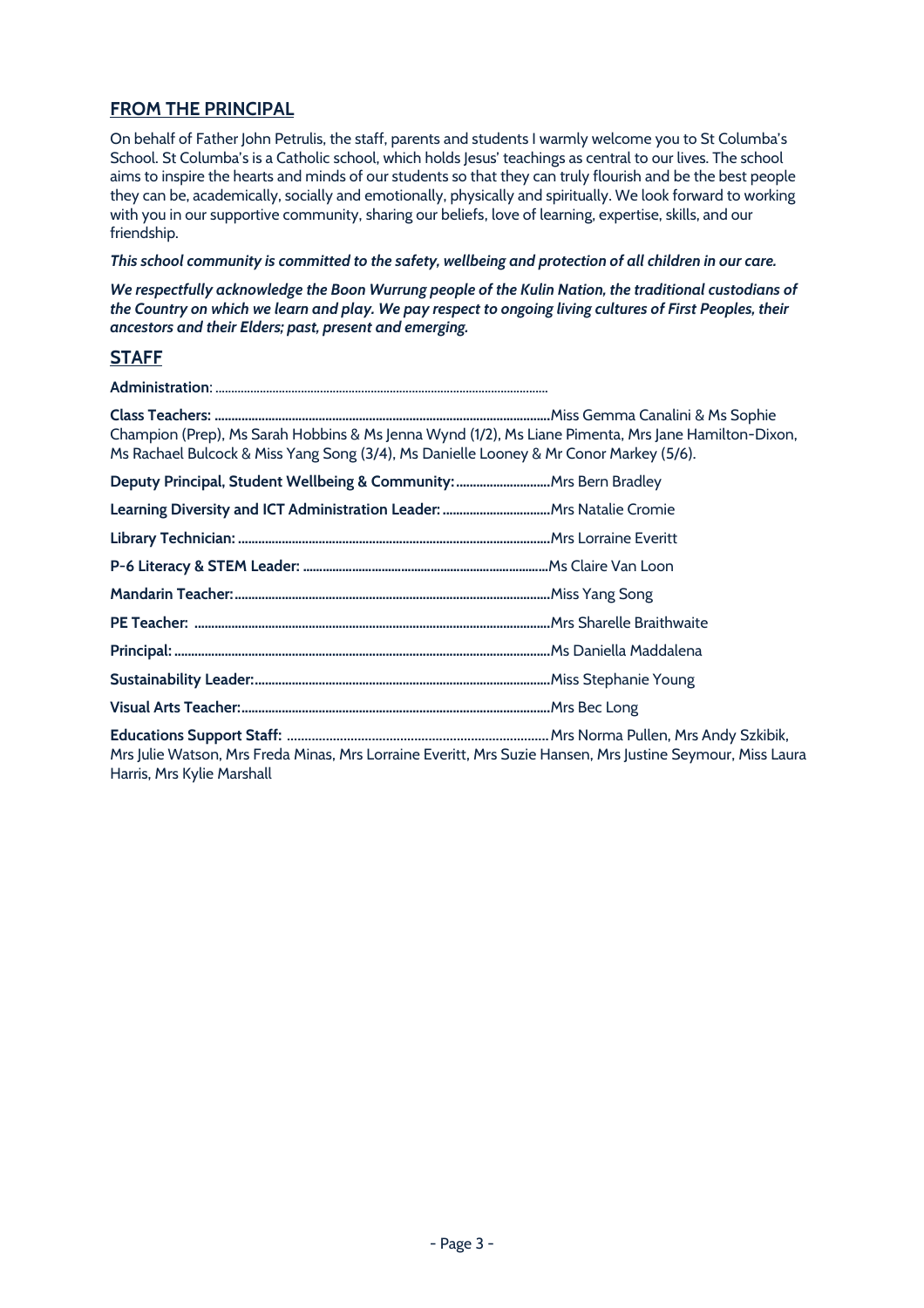# **ABSENCE FROM SCHOOL**

Parents should notify the office (school office 9531 6560, email [office@scelwood.catholic.edu.au](mailto:office@scelwood.catholic.edu.au) or via the Skoolbag app) by 8:30am on the day of absence if your child is unwell or will not be attending school.

If your child will be away for an extended time e.g. family holiday, parents are to notify the principal [\(principal@scelwood.catholic.edu.au\)](mailto:principal@scelwood.catholic.edu.au) and then contact the classroom teacher/s by email *(teachers emails can be found under Parents on the school website)*.

**Early Departure** if a student needs to leave school early for an appointment or other reason, a parent **MUST** sign their child out at the office.

#### **ALLERGIES/ANAPHYLAXIS**

Sharing of food is not allowed to help protect children who suffer from allergies. We ask that NO NUTS or nut products be brought to school.

Children with asthma and anaphylaxis must have a current asthma management plan or anaphylaxis management plan signed by their GP **each year**. Asthma medication and Epipens are kept in the sick bay. You will be notified when medication is out of date.

### **ASSEMBLIES**

Assemblies are held on Friday mornings at 9.00am in the hall. Parents/Carers are welcome to attend assembly. On some occasions, the time for assemblies will change, you will be notified of these changes in the school newsletter.

### **ASSESSMENT AND REPORTING SYSTEM**

Ongoing assessments such as observations, samples of work and student self-reflections, make-up the body of evidence teachers use to track student learning. All classrooms use Seesaw. The app creates a powerful learning loop between students, families and teachers. It provides you with a window into your child's learning, enabling you to engage and support. It gives students a place to document their learning, be creative and learn how to use technology. When there are new posts for your child you will be notified via the app, email or SMS. It is a great way to stay in touch and be engaged with your child's learning.

Classroom teachers will have their class newsletter available at the beginning of each term. This will be sent home via Skoolbag. The class newsletter provides you with an overview of the learning content for the term and important dates and information for the year level.

Throughout each term we will host open learning mornings or afternoons. On these days, you are invited to visit classrooms, meet teachers and actively participate in the learning experiences with your child. Each of the open learning days will have a specific focus either literacy or numeracy and will provide you with tips for helping at home.

Parent partnerships are key to supporting and encouraging children's learning and development to assist with this teachers will send a short video introducing themselves via Seesaw in week 2 along with the class newsletter. In week 7, March, we will conduct parent teacher interviews. These will either be face to face or zoom. The purpose of this meeting is for teachers to provide parents with information regarding their childs's progress and to meet the classroom teacher.

Parent teacher interviews are also held in Term 3. The interviews in Term 3 allow for the discussion of your child's progress and learning goals. These will be conducted either face to face or zoom.

Written reports will be provided prior to the Term 3 interviews and at the end of the year. These reports indicate to students and parents how the child is progressing against the Victorian Curriculum standards.

# **ANDY'S BEFORE & AFTER SCHOOL CARE (ANDY'S BASC)**

**Hours**  7.00am – 8:30am 3.30pm - 6.30pm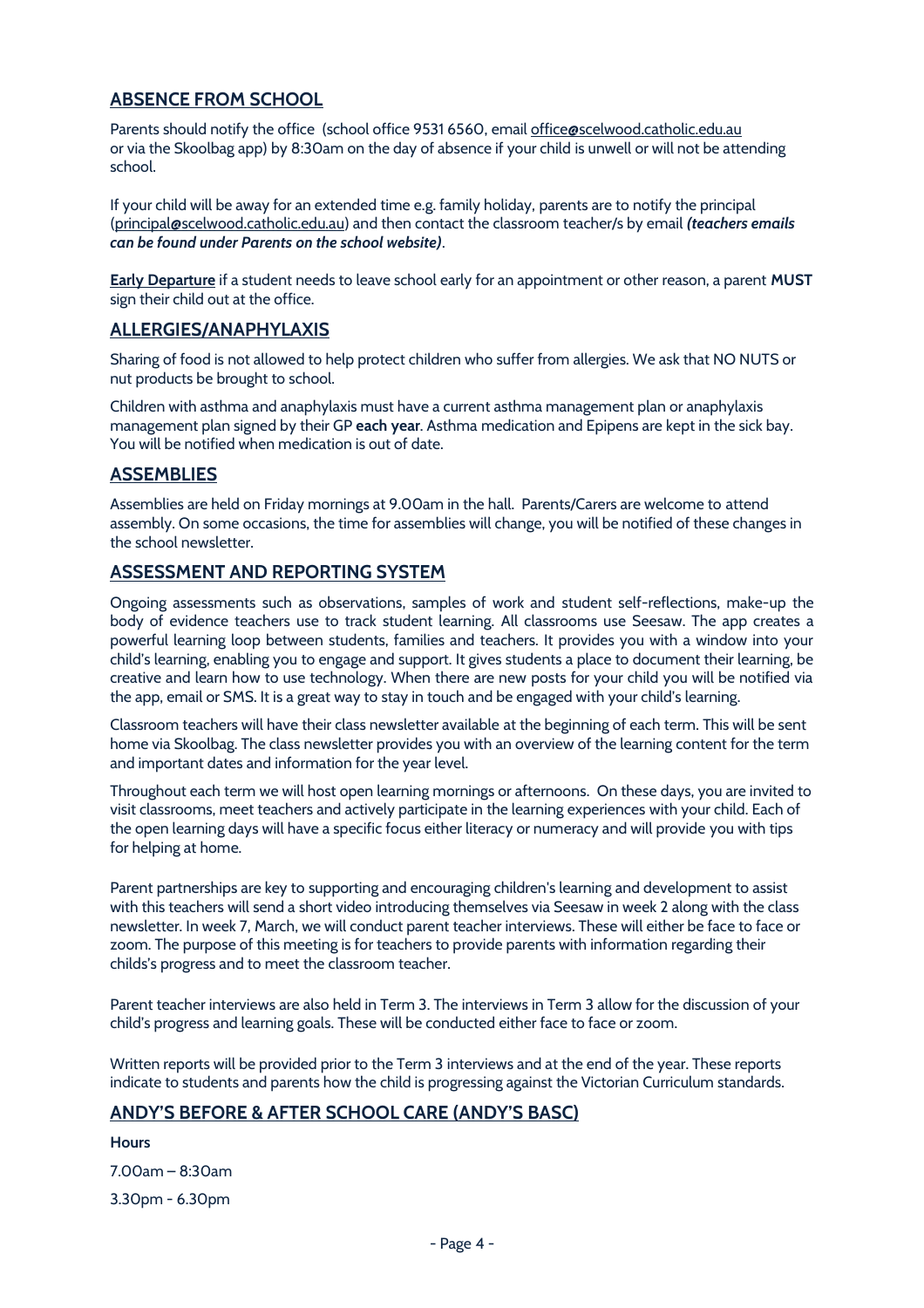For more information or to arrange a booking phone Andy on 0407 558 316.

Special all day programs are run on school closure days (depending on numbers) except the Monday before Cup Day. The program is operated in the BASC room at the back of the school hall. The children participate in a range of fun activities as well as breakfast and afternoon tea. Online enrolments can be accessed on the school websit[e https://www.smartcentral.net/v2/service\\_profile/show/581](https://www.smartcentral.net/v2/service_profile/show/581)

# **BIRTHDAYS**

Children may bring in something to share with their class to celebrate their birthday eg: jelly lollies (snakes etc) or icy poles. Please note due to allergies, cakes will not be shared with children for birthdays.

*If your child is having a party and only a few are invited, please ask the teacher to assist handing out invitations or post them individually so as to not cause disappointment in other friends.*

#### **CALENDAR**

Key dates and events can be found in the school newsletter and will be sent via the Skoolbag app.

# **CAMPS, SPORTS & EXCURSION FUNDING**

The Camps, Sports and Excursions Fund (CSEF) provides payments for eligible students to attend activities like: school camps or trips, swimming and school-organized sport programs, outdoor education programs, excursions and incursions.

To be eligible the claimant must:

- a) hold a current Centrelink Pensioner Concession or Health Care Benefit Card or a Veteran Affairs (TPI) Pensioner Card
- b) submit their application to the school by the due date.

Should you require further information please contact the office 95316560 or [office@scelwood.catholic.edu.au](mailto:office@scelwood.catholic.edu.au)

#### **CLASSROOM HELPERS**

We invite all parents to participate as a classroom helper/ volunteer in classrooms. Usually parents help with the Literacy and Numeracy program but can also assist in other classroom learning experiences. In Prep–2 classes, the Class Reps organise a roster for each term.

We welcome parents with particular skills in the Arts, ICT, Science, STEM or any other area to volunteer their expertise and run workshops or experiences for our students.

All parents and other helpers who assist in any capacity at the school **must** have a Working with Children Card, or be a registered teacher with the Victorian Institute of Teaching and provide a copy to the school. In addition, any parent or helper must be fully vaccinated against COVID-19 and provide a copy of their certificate to the school.

A Child Safety Code of Conduct form **must also be signed and returned** to the office. These forms are to be completed annually in accordance with the *Child Safety Standards* and can be found on our website.

#### **CLASS LITURGIES AND PARISH MASS**

Throughout the year, classes will hold a class liturgy each semester. Classes will send an invitation inviting family members to join them. In 2022, Year 3-6 will participate in the 6:00pm Saturday Parish Mass at St Columba's Church 26 March and Prep -2 will participate in a 9:00am Sunday Parish Mass at St Columba's Church 27 November.

#### **COMMUNICATION WITH PARENTS**

We make every effort to communicate with parents about the many events and activities of the school. This can be done via special messages or our newsletter all via the Skoolbag app. The school website also has information such as uniforms, news and events, lunch orders etc. [www.stcolumbasprimary.org](http://www.stcolumbasprimary.org/)

#### **You will need the following apps:**

Skoolbag - for all class messages, messages and updates from the school and newsletter.

Operoo - for all medical and personal details, and excursion forms.

Seesaw - for classroom learning (digital portfolio) and remote learning.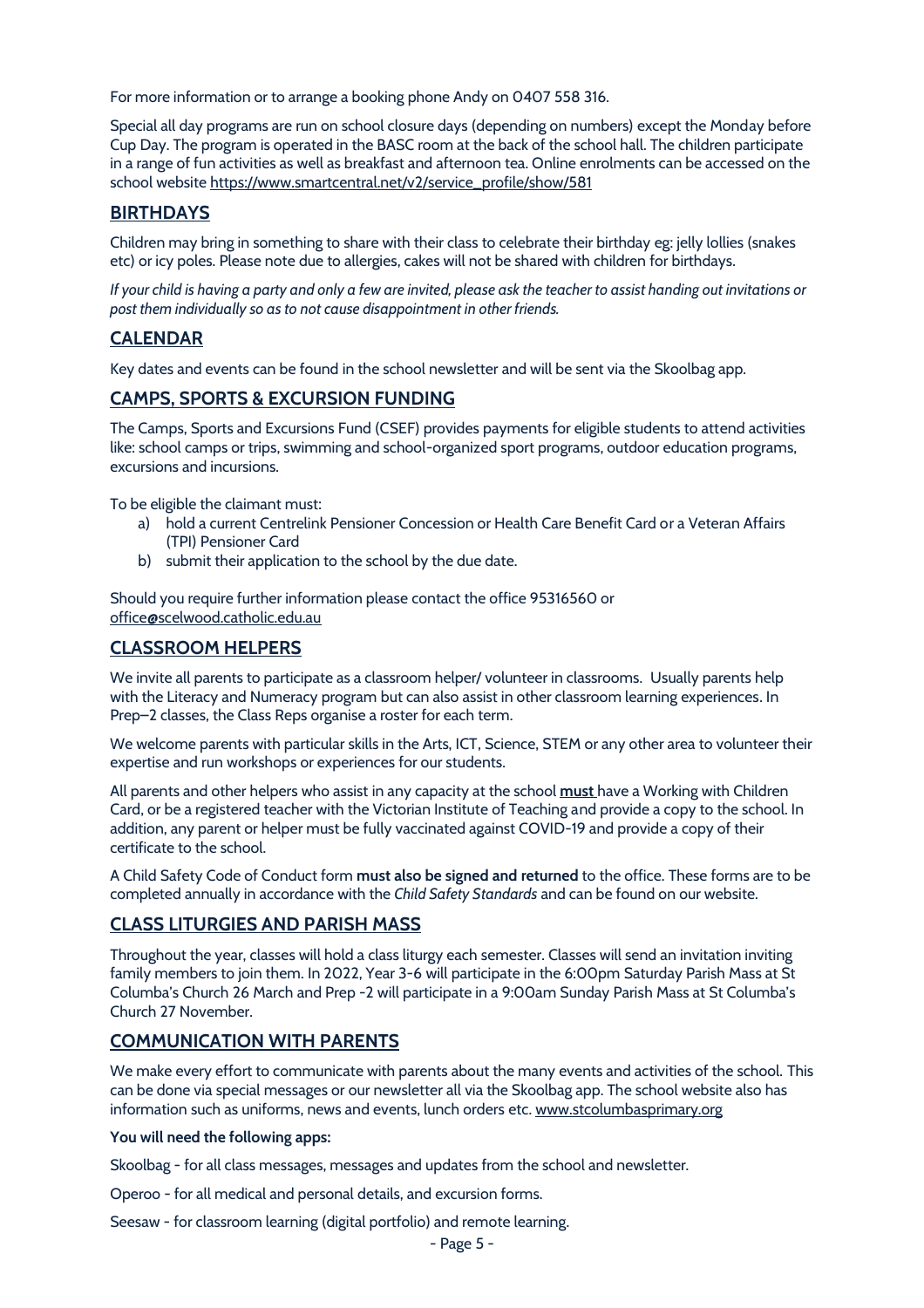# **COMMUNICATION WITH TEACHERS**

You can communicate with your class teacher, via email (all addresses can be found on the website and take the form of the class teachers initial and surname e.g dmaddalena@scelwood.catholic.edu.au), through a note in your child's diary or see them before or after school or request a meeting time that suits you both either face to face or zoom.

# **DEMOCRATIC PRINCIPLES:**

The school supports and promotes the principles and practice of Australian democracy, including the commitment to:

- Elected Government
- The rule of law
- Equal rights for all before the law
- Freedom of religion
- Freedom of speech and association
- The values of openness and tolerance

# **DISCIPLINE**

As a school, we follow a discipline procedure that has restoration of relationships as the focus. All classroom rules and expectations are developed at the beginning of the year as a class and children learn behaviour expectations which are reinforced during our SEL lessons.

### **FEES**

Each year the School Business Manager advises the Principal and School Board on the fees for the coming year. The School Advisory Council review and ratify the decision to go ahead.

For each student, there is an annual curriculum levy that covers all books, stationary, excursions, incursions and much more.

All fees and levies can be paid monthly by Direct Debit, three equal parts, annually or by other arrangement. Statements will be sent out at the beginning of each term.

Should you need to discuss your fees for any reason please arrange a time to meet with the Principal. [dmaddalena@scelwood.catholic.edu.au](mailto:dmaddalena@scelwood.catholic.edu.au)

# **FIRST AID AND MEDICATION**

| Communication with parents, guardians and/or carers:<br>-FIRST AID RECORD BOOK AND PHONE CALL TO PARENT WHEN REQUIRED |                                                                                                                                                                                                                                        |                                                                                                          |  |  |
|-----------------------------------------------------------------------------------------------------------------------|----------------------------------------------------------------------------------------------------------------------------------------------------------------------------------------------------------------------------------------|----------------------------------------------------------------------------------------------------------|--|--|
| Where will the school's<br>policies and procedures<br>be available to the<br>school community                         | Determine the procedures<br>for contacting parents,<br>guardians and/or carers<br>after an incident or illness<br>and series incident                                                                                                  | Determine the procedures for<br>requesting medical information from<br>parents, guardians and/or carers. |  |  |
| <b>SCHOOL WEBSITE</b><br><b>PARTENT PORTAL</b><br><b>FAQS</b>                                                         | <b>ADMIN OFFICER OR</b><br><b>STAFF ON FIRST AID</b><br><b>DUTY TO CALL PARENT</b><br><b>MEDICAL INFORMATION</b><br><b>FOUND ON OPEROO</b><br><b>REFER TO COVID SAFE</b><br><b>PLAN</b><br>Admin officer role-<br>Worksafe- Notifiable | <b>OPEROO COMPLETED EACH YEAR</b><br>OR WHEN REQUIRED BY THE<br><b>PARENT</b>                            |  |  |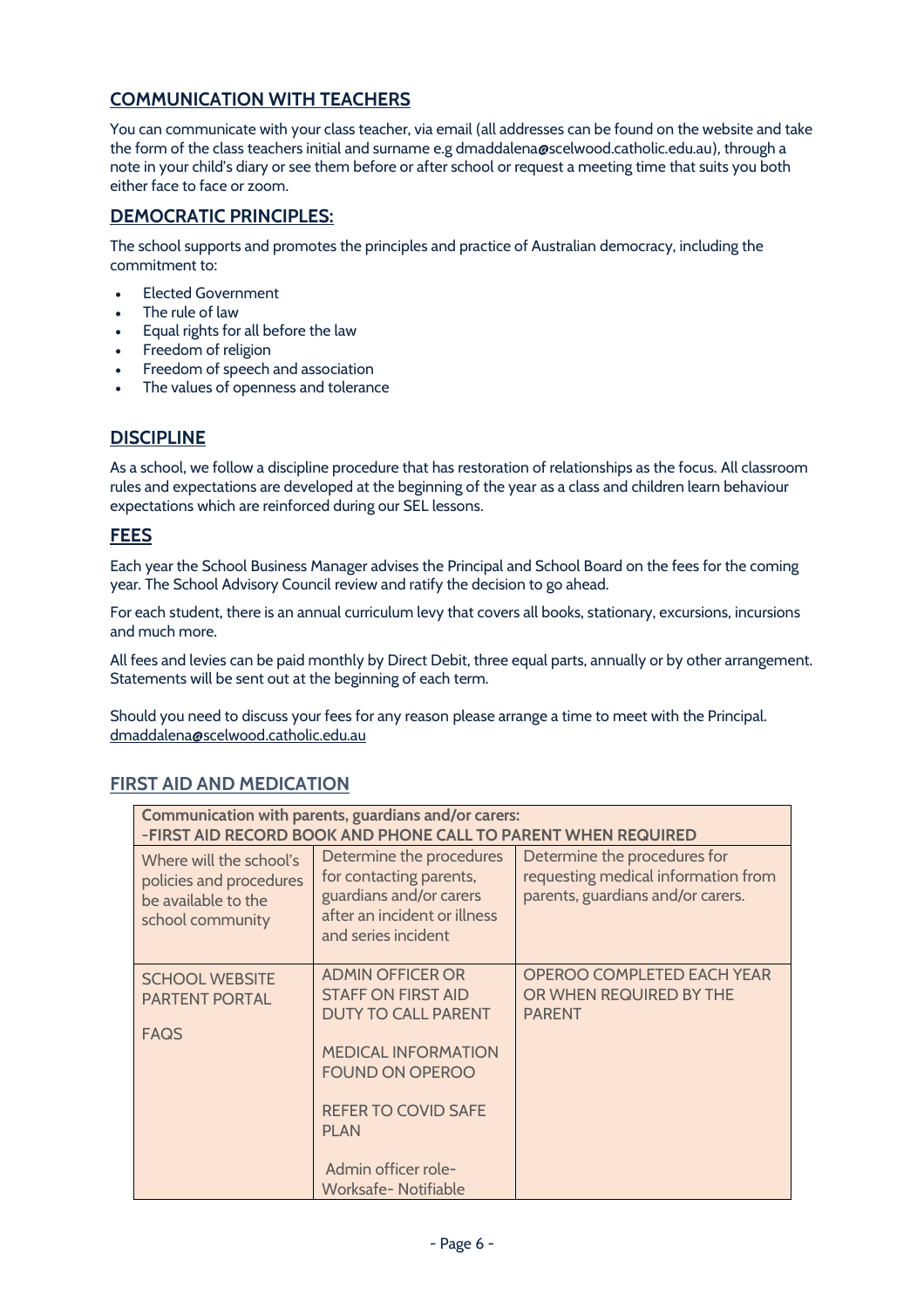|  | incident                                                                                  |  |
|--|-------------------------------------------------------------------------------------------|--|
|  | Report incident within 48<br>hours through CEVN-<br>school injury report<br>form/worksafe |  |
|  |                                                                                           |  |

[Student Authorisation Medication Procedure](../4.%20CARE%20SAFETY%20&%20WELFARE%20of%20STUDENTS/4.1%20Care%20Safety%20&%20Welfare%20of%20Students/FIRST%20AID/2021%20Student%20Medication%20Administration%20Procedure.pdf)

#### **HOMEWORK**

It is an expectation that all students have some homework on **four** nights of the week, which is set by the classroom teacher.

Prep – Daily reading of take-home books and high frequency words

Year 1/2 - 20 minutes per night of reading plus an assigned task for the week

Year 3/4 – 20 minutes of reading including 5-10 minutes of reading aloud to encourage fluency and expression plus other assigned tasks to be completed over the week; in total approximately 45 minutes for the week

Year 5/6 – 20 minutes of independent reading plus other assigned tasks to be completed over the week; in total approximately 60 minutes for the week

### **HOUSE TEAMS**

Each student is a member of one of three houses – Phillip- BLUE, Elster- YELLOW, Ormond-RED. Siblings are all placed in the same house team. Each child is allocated to a house team on commencement of starting school. An Inter-house athletic competition and tabloids sports day for the whole school is held annually.

#### **KISS N GO/ PARKING/ DROP OFF ZONES**

St Columba's is a busy place, especially in the afternoon.

To help the area directly in front of the gates flow smoothly a 'Kiss n Go' system is in place.

Parking **IS NOT** permitted directly outside the school between 8.30am and 9.00am & 3.30pm – 4.00pm this is a drop off/kiss n go zone

If your child needs assistance getting into the playground/classroom and you need to assist them, please park your car. Good places to park include the side streets surrounding the school.

Please **DO NOT** leave your vehicle unattended or double park in the 'Kiss n Go' zone. To help make this area flow, move on quickly so others can also use it for its intended purpose.

When dropping off/ picking up children from BASC please be mindful that this is the staff carpark. We ask that you **do not double park** and **block** cars in. If there is *no available carpark please park in the surrounding streets.*

#### **LIBRARY**

Students are encouraged to use their classroom library and the library regularly. Each week during library they will have the opportunity to borrow suitable 'good fit' books to take home as part of our literacy program. Each student needs a library bag.

# **LOST AND FOUND**

Lost and found is located downstairs outside BASC. Items collected from the yard or that are left lying around will be placed in the tubs. Please ensure that your child's belongings are clearly labelled so they can be returned.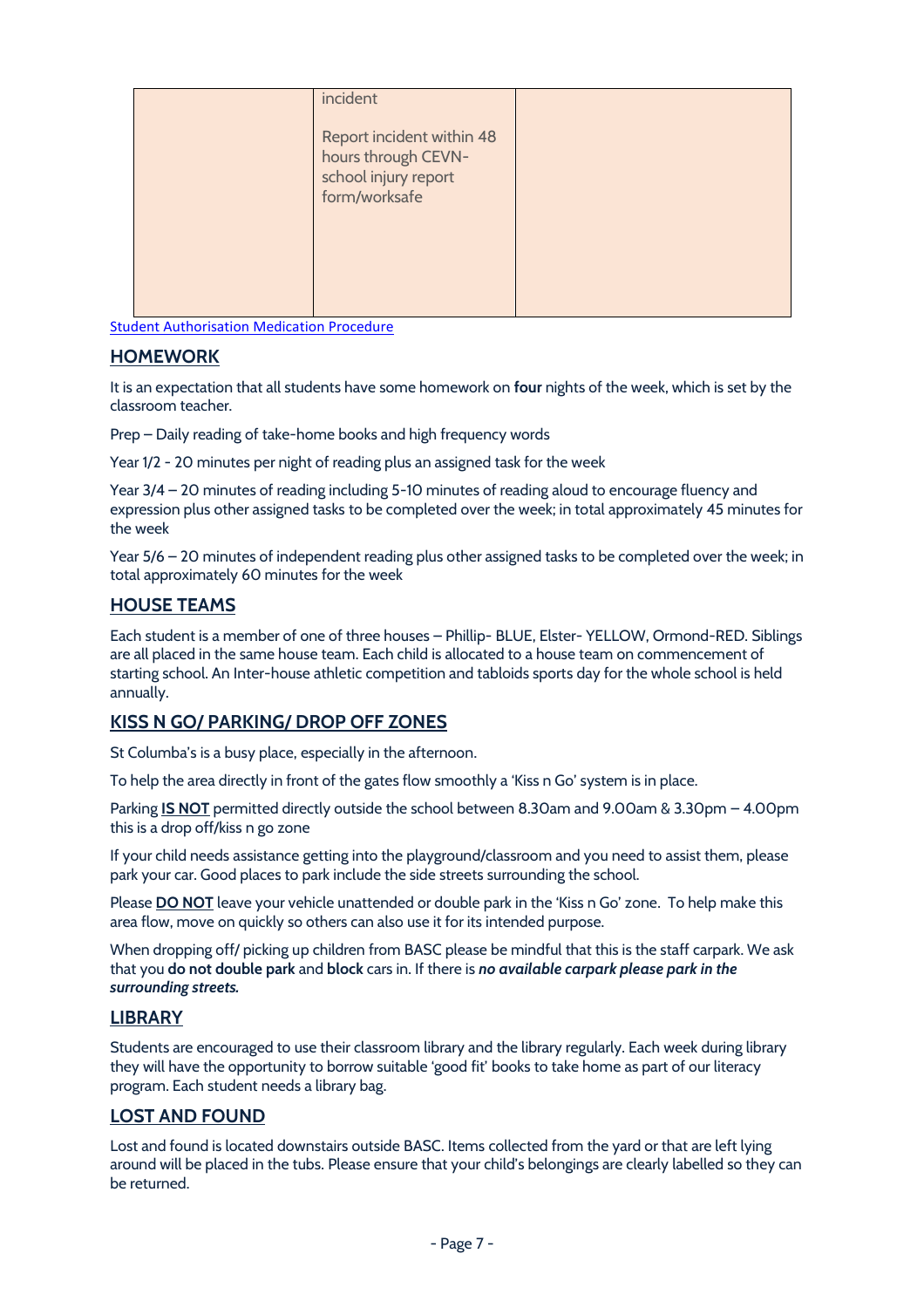# **LUNCH ORDERS**

Lunch orders can be made every Friday (unless otherwise notified).

An order must be written on a brown paper bag with Name, Class and Order with correct money. The price list is available on the school website.

Lunch orders are currently provided by the 'House of Bread' on Tennyson Street Elwood.

# **MEDICAL ISSUES AND EMERGENCY CONTACT INFORMATION**

When children have chronic or temporary health problems, parents must provide the appropriate and up to date management plans, medications and medication permissions to the office. Office staff will dispense any medication. A medical authorization form must be completed and signed to allow staff to dispense medication.

# **MOBILE PHONES AND APPLE WATCHES/ SMART WATCHES**

If your child has a mobile phone the mobile phone must be handed into the office on arrival at school and can be collected at the end of the day. Should you need to contact your child during the day please call the office 95316560 and a message will be passed on. The same applies to Apple watches/ smart watches.

#### **MUSIC TUITION- INSTRUMENTAL**

Separate, individual music lessons are available through Creative Music. Lessons are conducted during school hours.

### **NAPLAN – NATIONAL ASSESSMENTS**

Students in Years 3 and 5 undertake the National Literacy and Mathematics tests in May of each year online. A comprehensive report is sent home to each parent (in Term 3), which provides parents with further indication of how their students are progressing compared with children nationally.

#### **NEW FAMILIES BUDDY PROGRAM**

To support our new families to make the transition into the school community we have a Family Buddy Program. A Buddy Family is allocated to you to welcome you into the school community. They will introduce you to your Class Representatives, who are also representatives on our Parents and Friends Association (PFA). Your buddy family and Class Representatives are a contact point should you have questions about day to day concerns or queries. They will keep you informed of upcoming events within the school, family events, parent events and ensure you are receiving all communications.

#### **NEWSLETTER**

A newsletter is sent home via Skoolbag every 3 weeks and is posted on the school website <https://newsletters.naavi.com/p/L5oZZM7/archive>

# **OPEROO**

Parents **are required to update annually:** emergency contact information, medical conditions and excursion permissions using the **Operoo** application. If you require assistance with this please contact the office.

#### **OFFICE CONTACT DETAILS**

To contact the office please call 95316560 or email [office@scelwood.catholic.edu.au](mailto:office@scelwood.catholic.edu.au) The office is open from 8:00am each morning. Monday – Friday

# **PARENT CURRENT RESIDENTIAL INFORMATION AND CONTACT DETAILS**

In order to maintain up to date and current information we require you to update your contact details with the office as soon as they change. [office@scelwood.catholic.edu.au](mailto:office@scelwood.catholic.edu.au)

# **PARENTS & FRIENDS ASSOCIATION**

St Columba's has a very friendly and hardworking Parents & Friends Association which usually meets eight times through the year. Updates on what the PFA is doing in regards to fundraising/social activities and meetings are in the newsletter or on Skoolbag.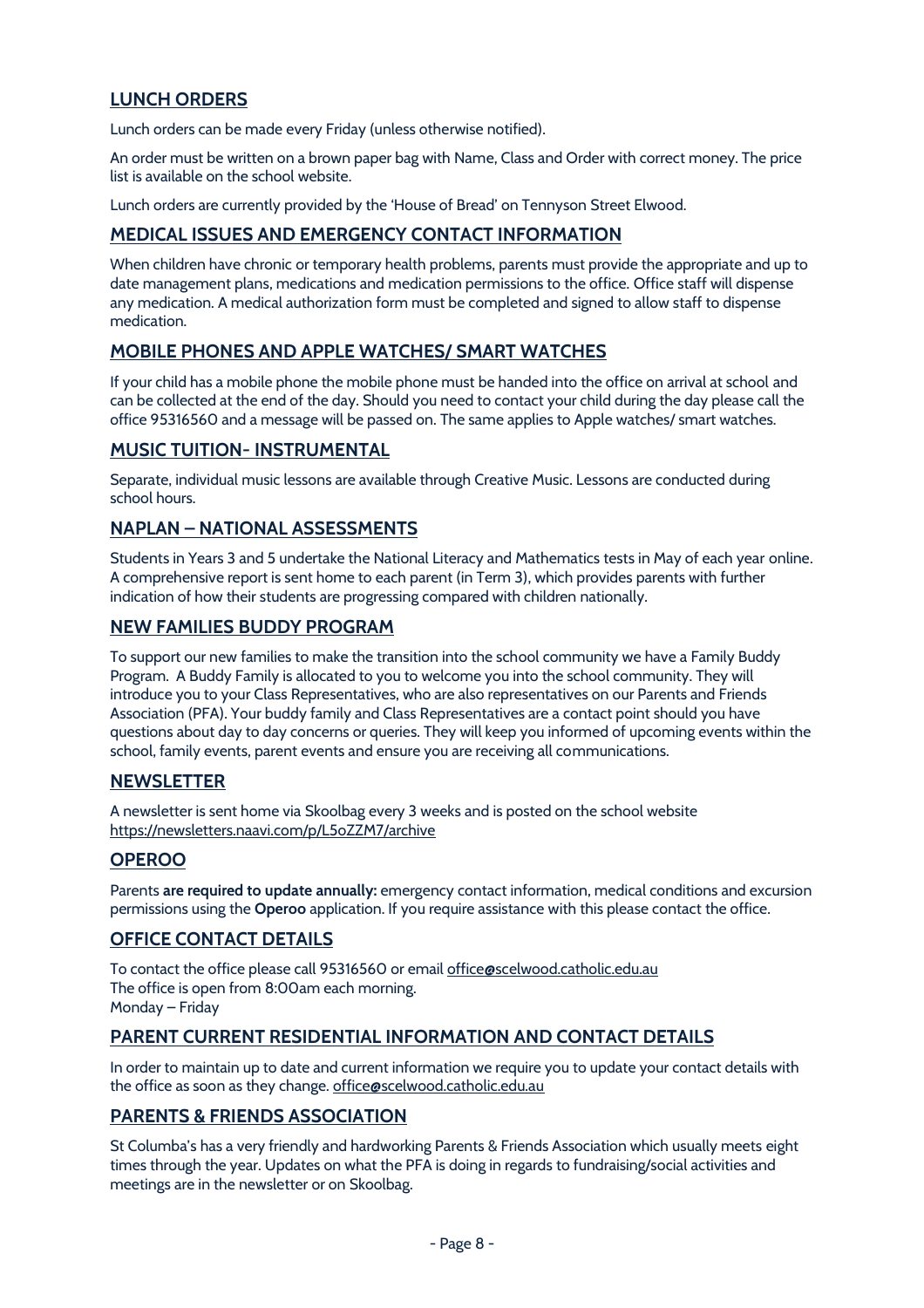# **SCHOOL ADVISORY COUNCIL**

The School Advisory Council is an advisory body to the Parish Priest and Principal. Parents are nominated to the Board for a term of two years with the option of a second term. The School Advisory Council meets seven to eight times a year – usually twice a term. There is an AGM at the end of each year. When positions become available parents are called upon to nominate.

# **PASTORAL SUPPORT**

St Columba's has been a recipient of funding for a Chaplaincy Program since 2007. Bern Bradley is our Chaplain, which complements her role as Student Wellbeing Leader and Child Safety Team Leader. Bern can be contacted in school hours on 9531 6560 or [bernb@scelwood.catholic.edu.au](mailto:bernb@scelwood.catholic.edu.au)

# **SAFETY AND WELLBEING**

St Columba's is committed to providing a safe and secure environment for all to thrive. The school complies with all child safety regulations and works with students to ensure that they are empowered to understand their rights and to speak up when they feel uncomfortable or afraid. From Prep they are encouraged and explicitly taught to identify and to seek out an adult who they can go to (a trusted adult/ teacher or the appointed Child Safety Leader) if they feel insecure in any way. In her role as Deputy, Student Wellbeing and Chaplain, Bern Bradley is the designated Child Safety Leader supported by members of the leadership team and Daniella Maddalena (Principal).

The wellbeing of each student is important to us. In the event that parents become aware of an issue that is affecting the health and wellbeing of their child they should contact the classroom teacher firSt Often through working together these issues can be resolved. Bern Bradley is our Student Wellbeing Leader and can be contacted by email **bernb@scelwood.catholic.edu.au** for further support with an issue.

Where there has been no change, or the issue is of an ongoing or deeply confidential nature, parents should phone the school or email to make an appointment to speak with the Principal, Daniella Maddalena. Daniella's email is [principal@scelwood.catholic.edu.au](mailto:principal@scelwood.catholic.edu.au)

Wellbeing is an integral to our 'Little school with a big heart'. The physical and mental health of our students, our staff and our extended St Columba's family is at the heart of the school's programming and extends to the PFAs social agenda.

# **SATCHELS**

Prep – Year 2 children are required to have a school satchel, (purchased through Spartan). The satchels are for notices, homework, diaries, library and readers.

#### **SEESAW**

Seesaw is an online platform we use as a way of sharing learning with parents and families. We use seesaw regularly to share students learning and activities they have participated in. Parents can stay up to date using a seesaw code; this is sent out to families at the beginning of the year.

# **SKOOLBAG**

Skoolbag is an electronic app to keep you notified of news, messages, events, newsletters and other communication from the school, PFA and classroom teachers. Simply download the Skoolbag app to your phone or tablet.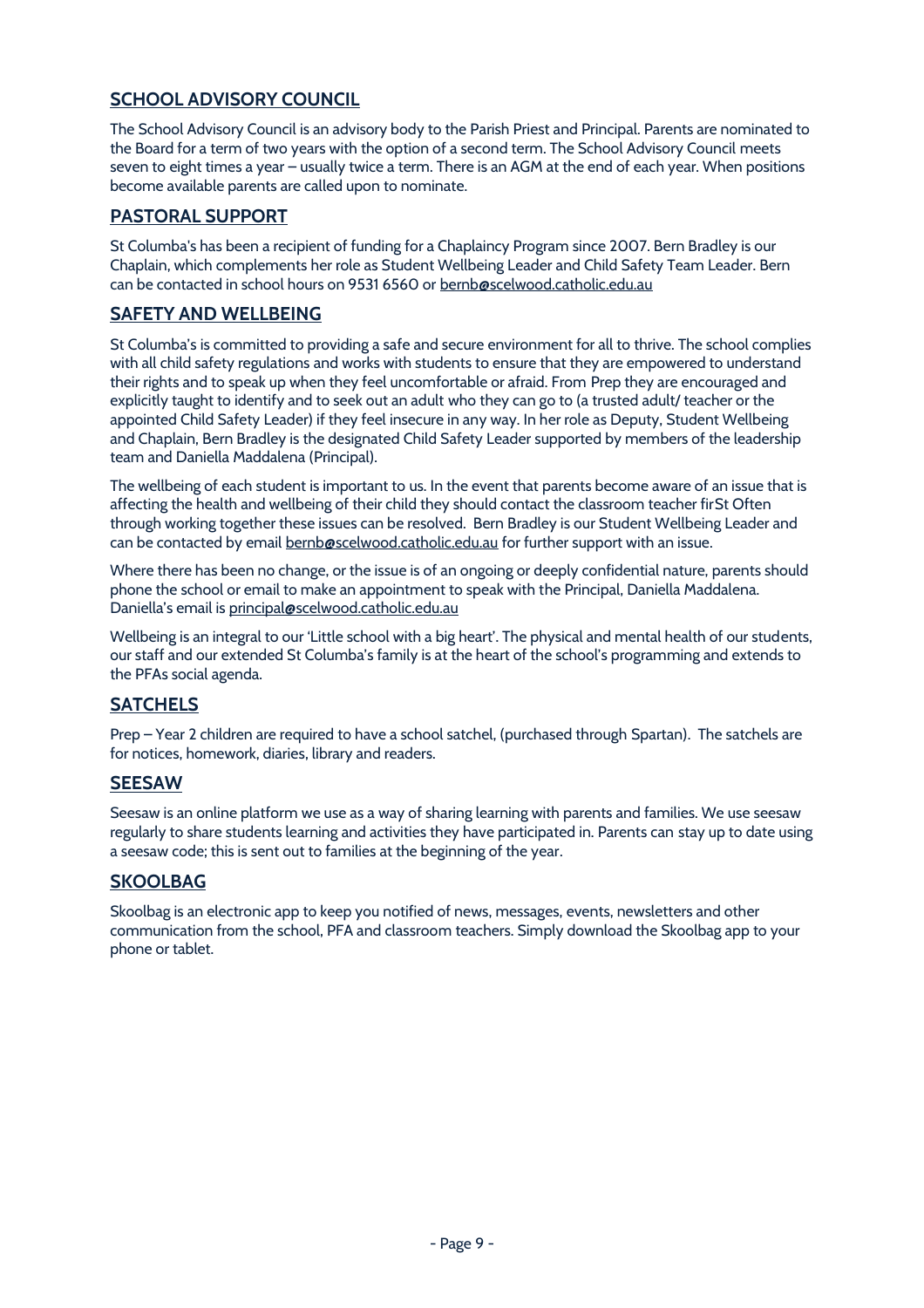

# **SPORTS AND PHYSICAL EDUCATION**

All students participate in Physical Education twice a week. The sports uniform is to be worn on these days with the school rugby top. Classroom teachers will inform you of these days via the term class newsletter.

Annually St Columba's holds a House Sports Day (siblings are allocated to the same house colour and first time enrolments will be allocated their house team) event at Sandringham Athletics Track for all children in the school.

Interschool swimming is held in Term 1 for student Years 3-6. Cross Country running competitions are held for Years 3 – 6 in Term 2. Interschool Athletics are held in Term 3 for Years 3- 6 and students try out for the school team. Successful athletes at the Districts go on to represent the school at Zones.

Years 5 & 6 students participate in an interschool sports program in participating in Netball and Football during Term 2. Children from Years 3-6 participate in Soccer, T20 Cricket and Basketball throughout the year.

Our participation in sporting schools means our students are exposed to a wide variety of sporting activities..

# **STUDENT DIARIES**

Prep – Year 2 have a reading diary that is required to be filled out nightly.

Years 3 – 6 have a student diary that records their nightly reading, homework completed and any communication between teacher and parent. It is to be signed weekly by a parent/guardian.

#### **SWIMMING PROGRAM**

Students from Prep – Year 2 participate in a short swimming program of 5 lessons at the beginning of Term 4. By the end of Year 6, all students in Year 6 need to have completed their Water Safety Certificate, as such children in Year 6 during 2022 will also participate in swimming lessons during Term 4. All students from Year 3-6 will participate in a Life Saving Victoria Beach Program at Elwood Beach in Term 4. This program complements the Water Safety Certificate requirements.

#### **TIMETABLES**

Each class teacher develops a weekly timetable. The teachers include the timetable in their Term Letter to parents outlining the curriculum and special events happening that term.